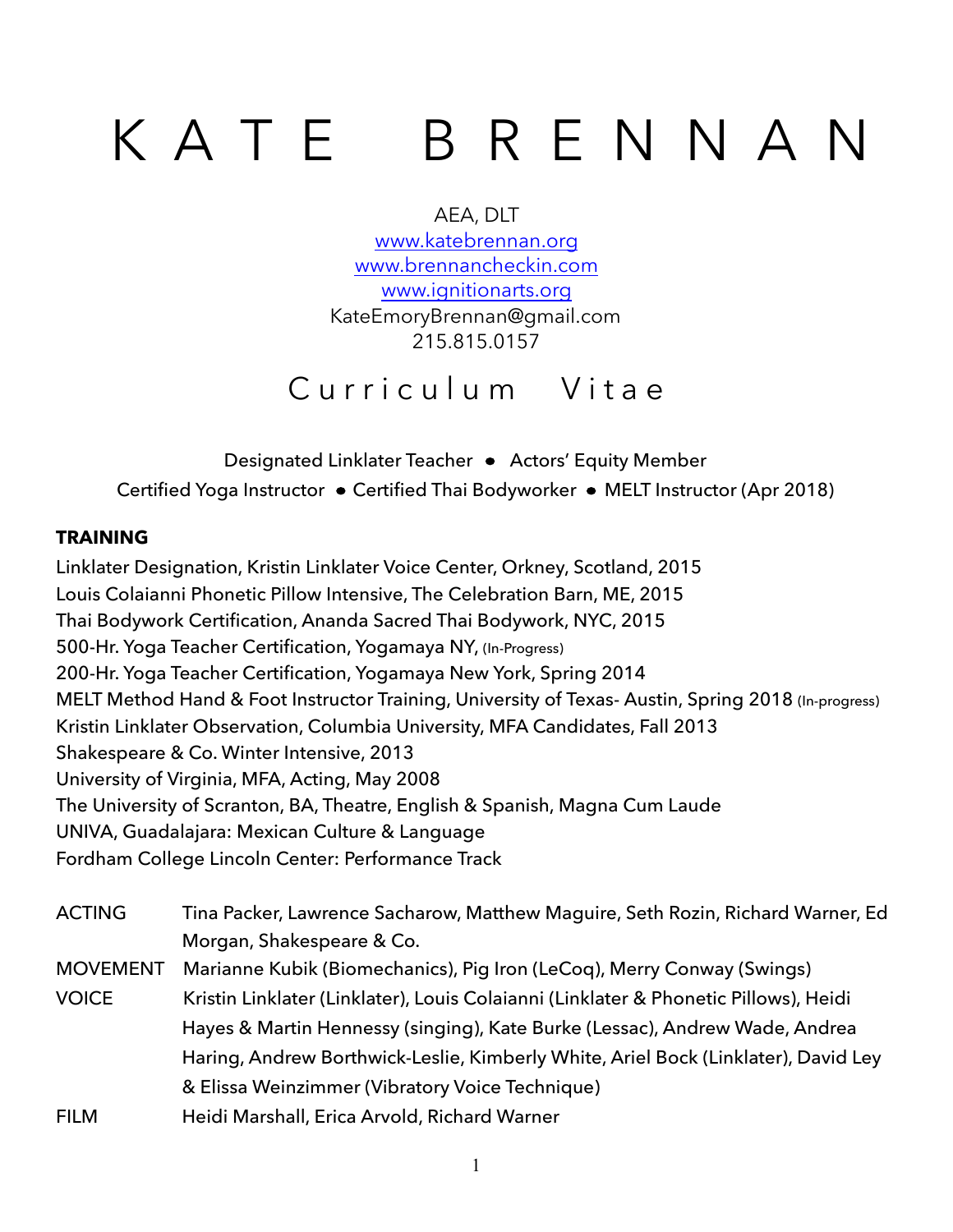# **TEACHING**

# **Tenure-Track Assistant Professor Voice & Acting, Oklahoma City University, Fall 2015 - present**

• Teach a 4/4 course load including all of the voice courses for the BFA candidates. Currently developing my own methodology, Brennan Check In, which incorporates Linklater Voicework, Vinyasa Yoga, Thai Bodywork & creative practices.

# **Faculty, HB Studios, NYC, Winter 2015 - Spring 2015**

• Taught Linklater voice-work with the professional actor training program.

# **Musical Director, Writer & Teaching Artist, McCarter Theatre Center, 2014-present**

• Served as MD for various courses and workshop productions including *Pippin*, *Spelling Bee* & *Into the Woods*; co-wrote the 2017 musical ALiEN8 for the program.

# **Teaching Artist, Theatre Direct International Broadway Classroom (NYC): Fall 2009 – 2015**

• Taught theatre workshops in Broadway rehearsal studios in conjunction with current Broadway performances and guest Broadway artists. Topics ranged from scene study and acting to audition technique and song preparation.

# **Teaching Artist & Composer, Passage Theatre Co.'s Playmaking Project: Fall 2013**

# **Adjunct Theatre Professor, St. Joseph's University: Spring 2013, Spring 2014**

# **Adjunct Theatre Professor, Montgomery County Community College: Fall 2010 – Spring 2013**

• Responsible for developing and executing curriculum in acting and musical theatre.

# **Instructor, Adult Musical Theater, Teen Musical Theater & Acting, Walnut Street Theater: Fall 2012**

# **Co-Instructor & Accompanist, Temple University, Graduate Program: Spring 2011**

• Accompanied class and aided Assistant Chair of the Dept. with executing graduate actor-director curriculum.

# **Adjunct Theatre Professor, Rosemont College: Spring 2010 – Fall 2011**

• Responsible for creating and implementing curriculum for the new theatre minor and directing productions.

# **Director, Holy Child Academy Theater Camp: Summer 2011**

# **Instructor, The University of Virginia, Drama 202: 6 semesters, 2 summer sessions, 2005 –2008**

• Acted as sole instructor for two sections per semester of an introductory drama course which included scene work, audition technique, monologue skills, and an original theatre outreach project of my own creation: Alternative Theatre Project.

# **Teaching Artist, Theatre Horizon: Summer 2009**

# **Teaching Artist, Lantern Theatre Co.: Spring 2009**

• Responsible for introducing *Hamlet* curriculum to Philadelphia public schools.

# **Founder, Creator & Instructor, BCKSEET IGNITION: Fall 2008 - 2012**

• Founded, designed curriculum, and served as instructor for BCKSEET Productions' education program, BCKSEET IGNITION which strives to create resourceful, independent innovative artists.

**Instructor, Vocal Director & Accompanist, Adult Musical Theatre, Walnut Street Theatre: Fall 2004**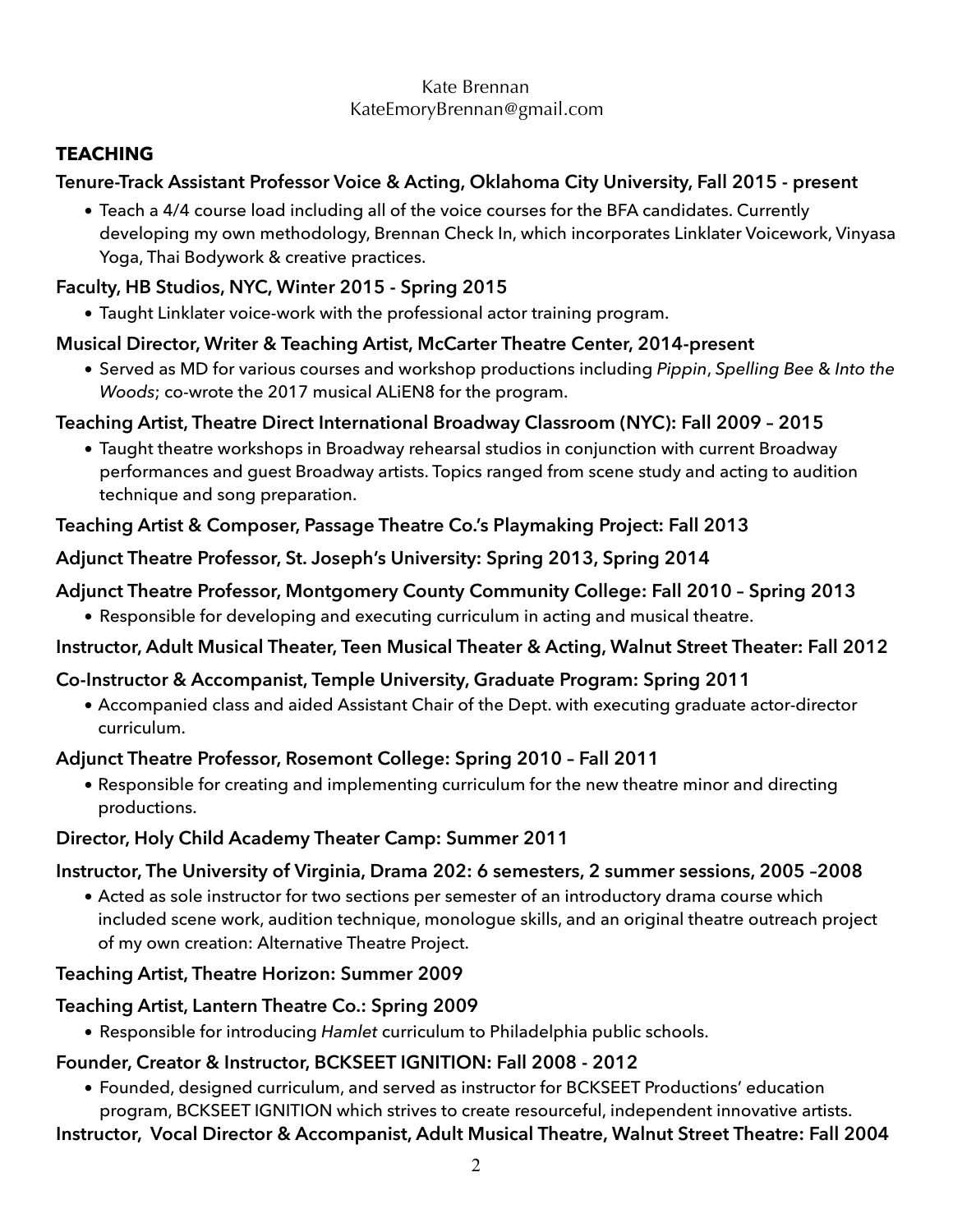# **Instructor and Assistant Director, Acting, Singing, ages 5-18, Walnut Street Theater: Summer 2004**

# **Instructor, Acting, ages 8-16, Iron Age Theater Co.: Fall 2004**

#### **Private Lesson Instructor, Voice, grades 9-12, Merion Mercy Academy: 2004-2006, 2008 - 2012**

• Maintained a roster of 20 high school students from beginner to advanced vocal technique. Repertoire included classical music, folk songs, and musical theatre, with a recital at end of term.

#### **Private Lesson Instructor, Voice, grades 5-8, Waldron Mercy Academy: 2004-2006**

• Maintained a roster of over 30 young students. Training in breath, audition technique, folk and musical theatre, with a recital at the conclusion of term.

#### **COMPOSING/WRITING**

| Music & Lyrics      | TBD, A New YA Musical                  | <b>McCarter Theatre Center</b>      | <b>July 2018</b> |
|---------------------|----------------------------------------|-------------------------------------|------------------|
| Music & Lyrics      | <b>Monumental, Short Musical</b>       | Dreamcatcher Rep                    | April 2018       |
| Playwright          | What's in Store: A Swedish Dramedy     | Ignition Arts*                      | Jan 2018         |
|                     |                                        | HBMG Natn'l Playwrights Retreat*    | Jan 2017         |
| Music & Lyrics      | ALIEN8, A New YA Musical               | Ignition Arts (AEA Reading)*        | Spring 2018      |
|                     |                                        | <b>McCarter Theatre Center</b>      | <b>July 2017</b> |
| Writer              | brennan book blog                      | brennanbookblog.tumblr.com          | 2015-present     |
| <b>Staff Writer</b> | Thank You, 10                          | <b>UNC-Chapel Hill Arts Podcast</b> | 2015             |
| Writer              | ELFuego: An Original Holiday Musical   | <b>BCKSEET Productions</b>          | Dec 2012         |
| Composer            | The Assassination of Jesse James       | <b>EgoPo Productions</b>            | Oct 2012         |
| Writer              | Inbox: Empty/Airport Scanning          | Luna Theatre Co.                    | May 2012         |
| Writer              | Some Assembly Required: A Meta-Musical | <b>BCKSEET Productions</b>          | Spring 2010      |
|                     |                                        | Society Hill Playhouse*             | <b>Fall 2009</b> |
|                     |                                        | University of Virginia              | Spring 2008      |
|                     |                                        |                                     |                  |

\*Developmental Reading/ Workshop

# **SELECT PERFORMANCE WORK**

| Midsummer Night's Dream Fema |
|------------------------------|
| Marc                         |
| Sony                         |
| C. Fc                        |
| Katie                        |
| Jean                         |
| Cass                         |
| Hort                         |
| Cush                         |
| Susa                         |
| Kath                         |
|                              |

*Midsummer Night's Dream* Female Swing New Place Players (NYC) Craig Bacon *LiveStream* Marcy (SR) Bristol Riverside Theatre Adam Immerwahr ra/ Pilar **Passage Theater Co.** Adam Immerwahr *Assassination of Jesse James* C. Ford EgoPo Classic Theater Co. Brenna Geffers Luna Theatre Co. **Bacheloret Communist Communist Communist Communist Communist Communist Communist Communist Communist Communist Communist Communist Communist Communist Communist Communist Communist Communist Communist Com Simpatico Theatre Co.** Jillian Harrison andra **Oresteia Philadelphia Artist Collective** Brenna Geffers ense **BCKSEET Productions** Andrew Borthwick-Leslie *Antigone, Theatre Exile (SR)* Brandon McShaffrey n **Example 3 Mauckingbird Theatre Co.** Peter Reynolds erine **BCKSEET Productions** G DeCandia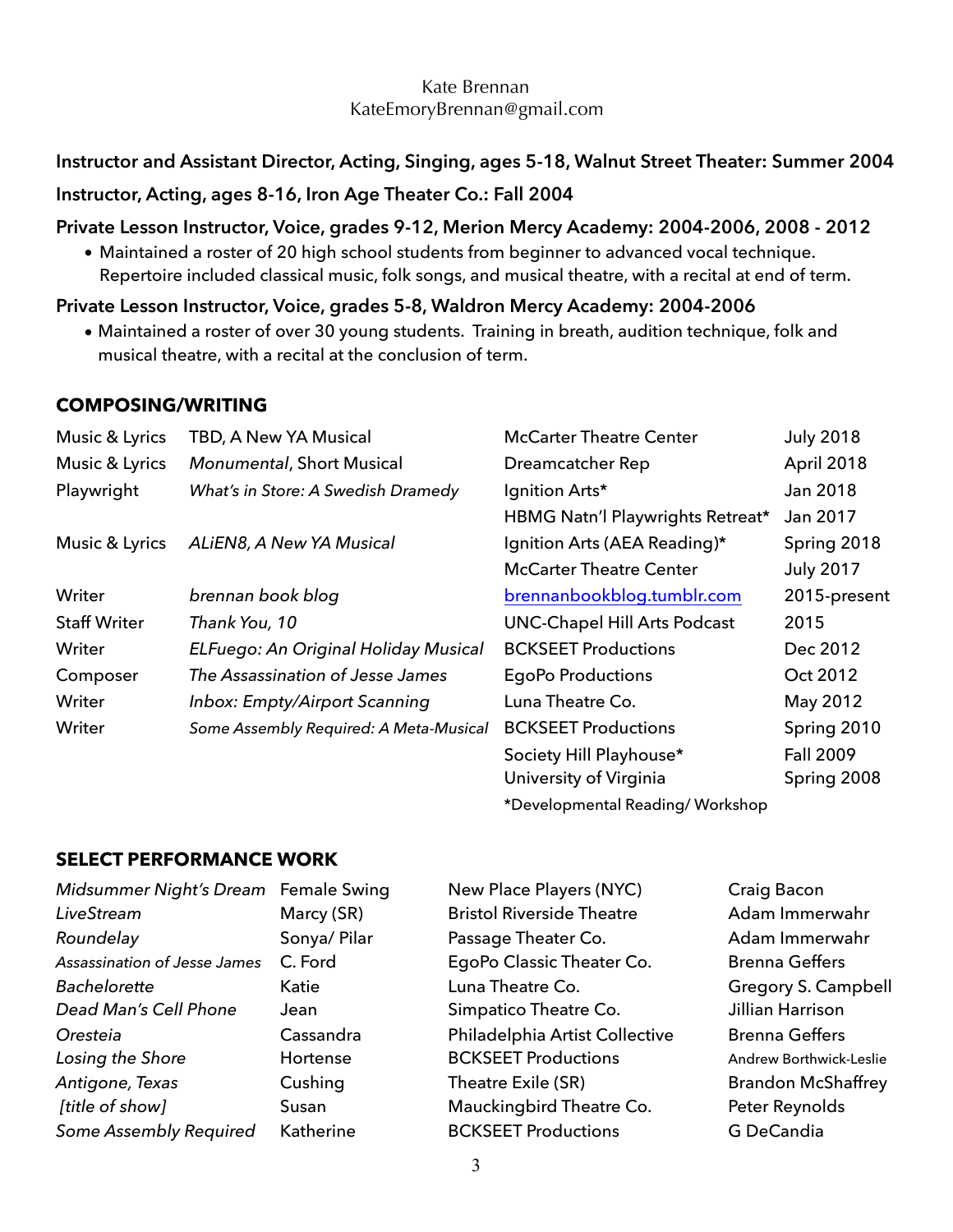| Angels in America, I & II  | Harper               | <b>BCKSEET Productions</b>         | <b>Andrew Borthwick-</b> |
|----------------------------|----------------------|------------------------------------|--------------------------|
| Fatebook                   | Zoe Ex               | <b>New Paradise Laboratories</b>   | Whit MacLaugh            |
| Jacques Brel is Alive      | Young Woman          | <b>Classic Theatre Productions</b> | <b>Barry Brait</b>       |
| <b>Raised in Captivity</b> | <b>Bernadette</b>    | <b>BCKSEET Productions</b>         | G DeCandia               |
| Hedda Gabler               | Hedda                | University of Virginia             | <b>Richard Warner</b>    |
| Hair                       | Jeanie               | University of Virginia             | Thadd McQuaid            |
| Arms & the Man             | Louka                | University of Virginia             | <b>Edward Morgar</b>     |
| Truth & Beauty             | #4                   | University of Virginia             | <b>Richard Warner</b>    |
| Sunday in the Park         | Celeste #2           | Heritage Repertory Theatre         | <b>Bob Chapel</b>        |
| Yank!                      | Woman                | Philadelphia GLTF                  | Igor Golden              |
| Frog & Toad                | Turtle & Snail (u/s) | Arden Theatre Co.                  | Whit MacLaugh            |
| Tooth & Claw               | Ana $(u/s)$          | Arden Theatre Co.                  | Terrence J. Nola         |
| Annie Warbucks             | Miss Clark (u/s)     | <b>Walnut St. Theatre</b>          | <b>Charles Abbott</b>    |

*Angels in America, I & II* Harper BCKSEET Productions Andrew Borthwick-Leslie **Whit MacLaughlin Richard Warner Thadd McQuaid Edward Morgan Richard Warner** lgor Golden **Whit MacLaughlin Terrence J. Nolan** 

#### **AUDIO**

*The Brennan Book Blog Podcast:* creator, narrator, WOCU podcast, 2016 - Present *Some Assembly Required: A New Meta-Musical:* vocals, keys, composition*,* Spring 2010 *Imaginary Friends*, Nora Whittaker: back-up vocals, 2005 *Make a Joyful Noise: Merion Mercy Singers Christmas Album*: soloist, 1999

# **OUTREACH**

**Volunteer, Foster Dogs NYC, Social Tees & Friends with Four Paws NYC & OKC, 2013-present** 

#### **Founder, Organizer & MC for the Annual Ani Fiordimondo Memorial Cabaret: 2005 – 2014**

• I created a cabaret with students and professionals to commemorate a young theatre student, Ani Fiordimondo. The annual cabaret raised money for a scholarship established in her name which extended arts opportunities to students like Ani.

#### **Creator & Teacher, Alternative Theatre Project: 2007 – 2009**

• With the support of the UVA Drama Department, I implemented Alternative Theatre Project. Fusing outreach and theatre, the students have the opportunity to create original performance art pieces that showcase their talents and touch the community.

**Volunteer, Animal Connections, Charlottesville, VA: 2005 – 2008** 

#### **Theatre Workshop Creator & Artist for INOVA Child Life Department, Fairfax, VA: Fall 2007**

• Designed and conducted two workshops for INOVA Hospital: a theatre games event for children patients and a theatre craft workshop for the professional INOVA Child Life staff.

# **UNIVERSITY SERVICE & PARTICIPATION**

#### **OKLAHOMA CITY UNIVERSITY**

Vocal Coach, *Three Sisters*, SoT MainStage, Spring 2018 Vocal Coach, *The Bluest Eye*, SoT MainStage, Winter 2018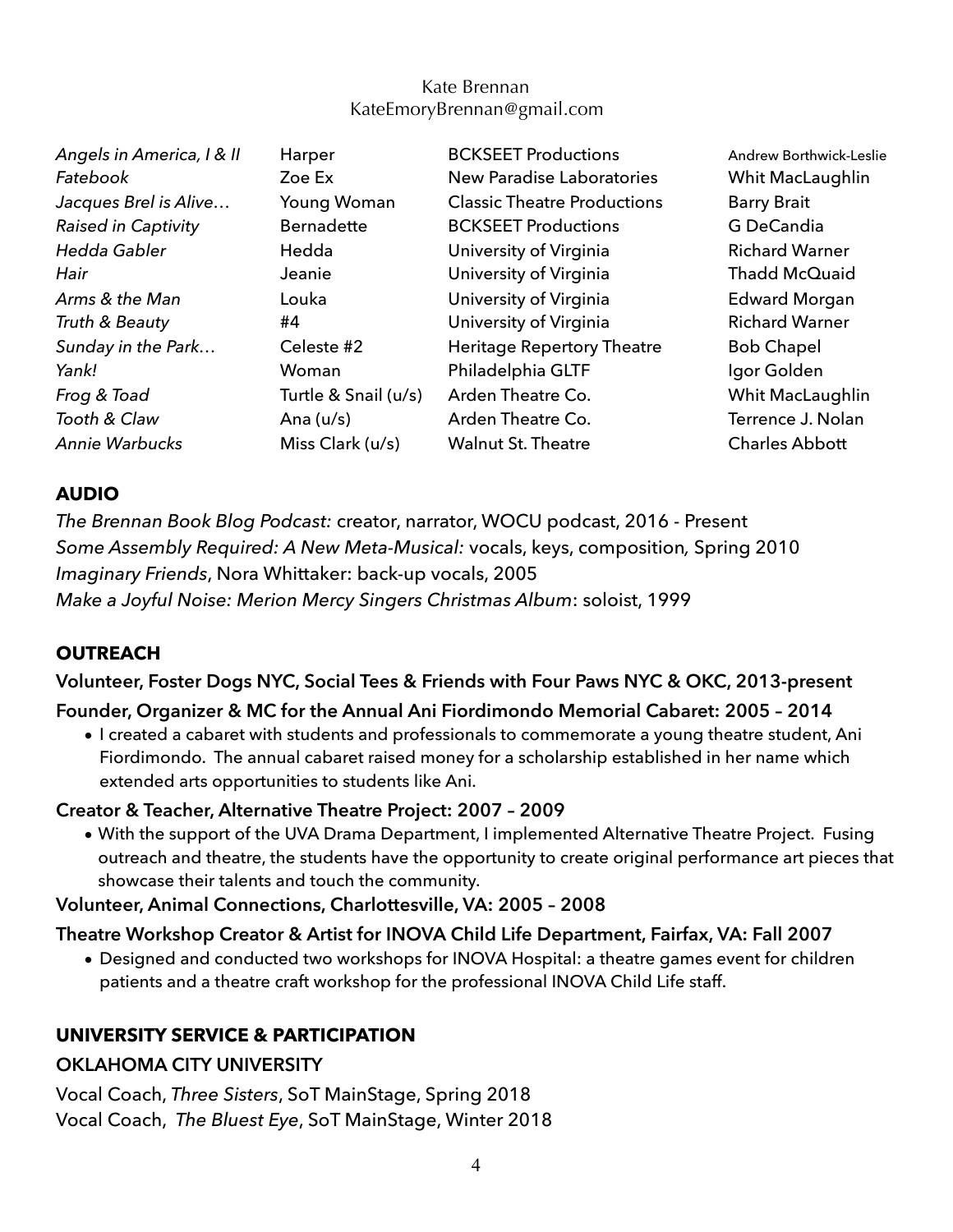Director, *Lord of the Flies,* SoT MainStage & Oklahoma Children's Theatre Co-Production, Fall 2017 Search Committee Chair, Tenure Track Assistant Professor of Acting & Voice, Fall 2017-Spring 2018 University Retention Committee, Fall 2017 - Present Season Advisory Committee, Spring 2016- Present Vocal Coach, *House of Atreus in 4 Parts*, Spring 2017 Co-Leader, Faculty Learning Community, CETL, Mindfulness in Education, Spring 2017 Director, *Clybourne Park*, Stage II, Winter 2017 Organizer, SoT Dallas Showcase, Winter 2017 Member, Faculty Learning Community, CETL, 2016-2017, *How Women Decide* Search Committee Member, Visiting Assistant Professor of Acting, Summer 2016 Search Committee Member, Visiting Assistant Professor in Design, Summer 2016 Search Committee Member, Tenure-Track Assistant Professor, Head of BA Program, Spring 2016 Creator & Advisor, *OCUthere* School of Theatre Newsletter, 2015- present Vocal Coach, *As You Like It*, Spring 2016 Vocal Coach, *The Crucible*, Fall 2016 Vocal Coach, *The Man Who Came to Dinner,* Fall 2015 Recruitment for SoT, 2015- Present PlayClub Faculty Advisor

# **CONFERENCES & GUEST ARTISTRY**

HBMG National Winter Playwrights Retreat, Creede, CO, January 2017 & January 2018 Statera Conference for Gender Parity in Theatre, October 2016 Vasta Conference, August 2016 Member, VASTA Guest Teaching Artist, Linklater Voicework, University of North Carolina, Chapel Hill, Winter 2015 Guest Artist, BCKSEET Productions, Sexual Harassment Scenarios, Temple University, Fall 2010 Guest Artist, BCKSEET Productions' *Some Assembly Required*, Temple University, Spring 2010 Teaching Artist, Original Works, Lower Merion High School, Spring 2010 Guest Artist, *Some Assembly Required*, Association of Retired Public School Teachers, Spring 2010 Guest Speaker & Artist, BCKSEET Productions' *Angels in America*, Temple University, Fall 2009 Monologue Audition Workshop, Merion Mercy Academy, Fall 2008 Movement Workshop & Lecture for Playwrighting Students, UVA, 2008 Workshop on Biomechanics, National Conference for Movement Educators, Staunton, VA, 2007 Songwriting with Nora Whittaker, University of Virginia, 2006

# **FELLOWSHIPS, GRANTS, & HONORS**

Faculty Scholarship Committee Grant, OCU, to attend Statera Conference, Fall 2016 Center for Excellence in Teaching & Learning Grant, OCU, to attend Statera Conference, Fall 2016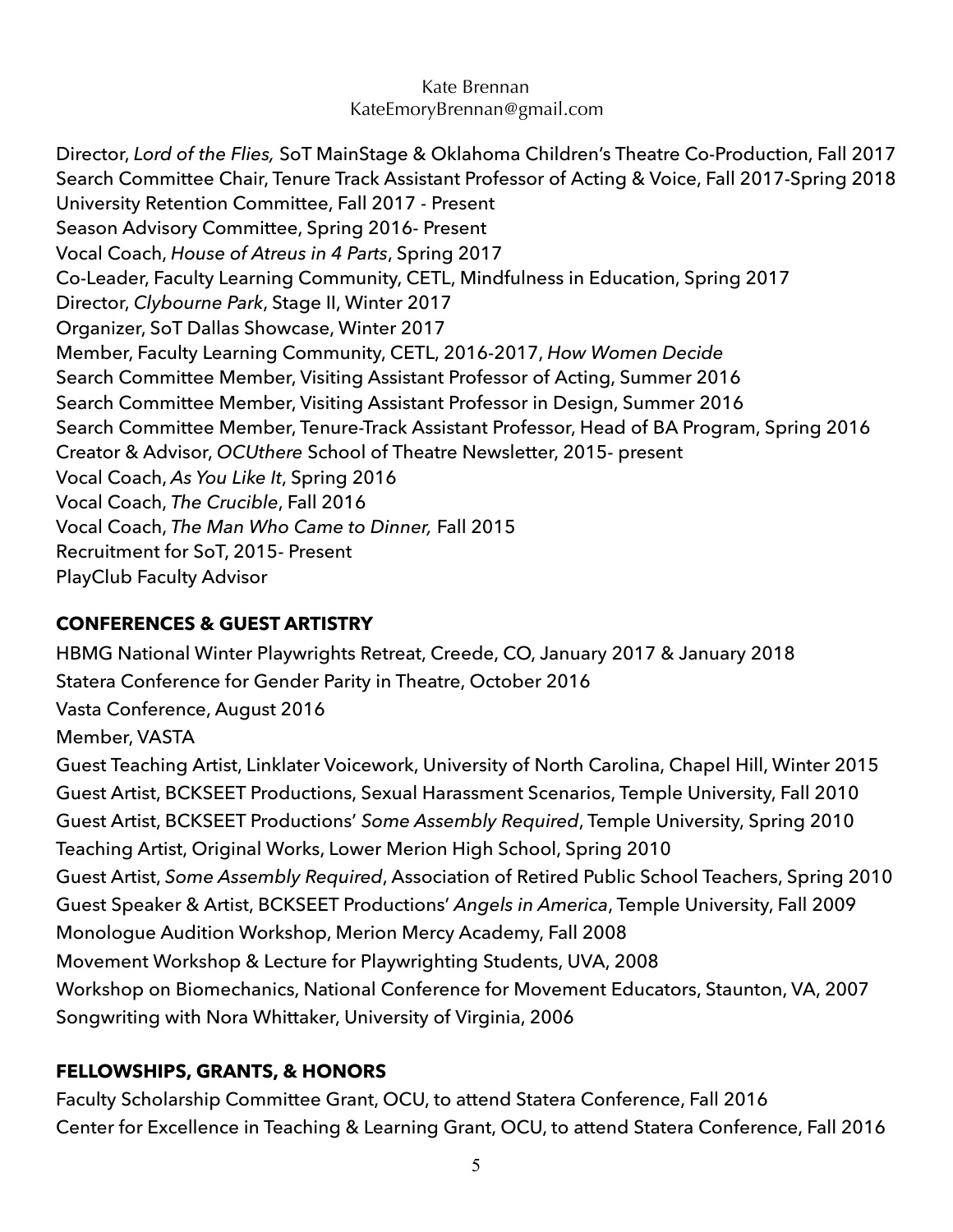Wyncote Foundation Grant for BCKSEET Productions' Original Musical, *ELFuego*, \$22,500, 2012 Wildacres Writing Residency, May 2012 Charlotte Cushman Foundation Grant for BCKSEET Productions' original musical, *ELFuego*, 2012 Dietrich Foundation Grant for BCKSEET Productions' World Premiere, *Losing the Shore,* 2011 Invitation to Apply to the F. Otto Haas Award for Emerging Artist, 2010 Dietrich Foundation Grant for BCKSEET Productions' *Angels in America: Parts I & II,* 2009 Charlotte Cushman Foundation Grant for BCKSEET Productions' *Angels in America: Parts I & II*, 2009 Excellence in Art, Music & Theatre Achievement Award, Lt. Governor of PA, 2008 Seven Society Excellence in Teaching Award Nominee, UVA, 2008 Thesis research grant to Europe, UVA, 2007 Vocal study grant, UVA, 2006 Movement study grant with Pig Iron Theatre Company, UVA, 2005 Irene Ryan Nominee, *Hair*, 2007 & *Truth & Beauty*, 2006 Excellence in Theatre Award, University of Scranton, 2003 Michael Bagdzinski Theatre Scholarship, University of Scranton, 2003 2<sup>nd</sup> Place, The Philadelphia Shakespeare Competition, 1999 Finalist, National Shakespeare Competition, 1998 1<sup>st</sup> Place, The Philadelphia Shakespeare Competition, 1998

# **SPECIAL SKILLS**

Advanced Spanish, Competent ASL, Curriculum Development, Piano Accompanist, Songwriter, Vocal Director, Reads Music, Designated Linklater Teacher, Casting Experience, Directing, Writing, Editing, Certified Yoga Teacher, Certified Thai Bodyworker

# **RESEARCH / TEACHING INTERESTS**

Creator of the artist training program, BRENNAN CHECK-IN, a combination of Yoga, Linklater Voicework, Thai Bodywork and Creative practices to serve the artist as a whole person. Piloted in NYC, UNC & with McCarter Theatre in 2015; currently in development at OCU. (See [www.brennancheckin.com](http://www.brennancheckin.com) for more info.)

Additional Interests: Curriculum Development, Myofascial Release, Asana, Mindfulness, Devising, New Musical Development, Gender Studies, Women in Theatre

# **ADDITIONAL WORK EXPERIENCE**

Artistic Director, Ignition Arts, 2012-Present Yoga Teacher, Yogamaya NY & East Yoga, 2014-2015; YogaBox OKC, 2016 - Present Seven Devils Conference Play Screener, Winter 2018 - Present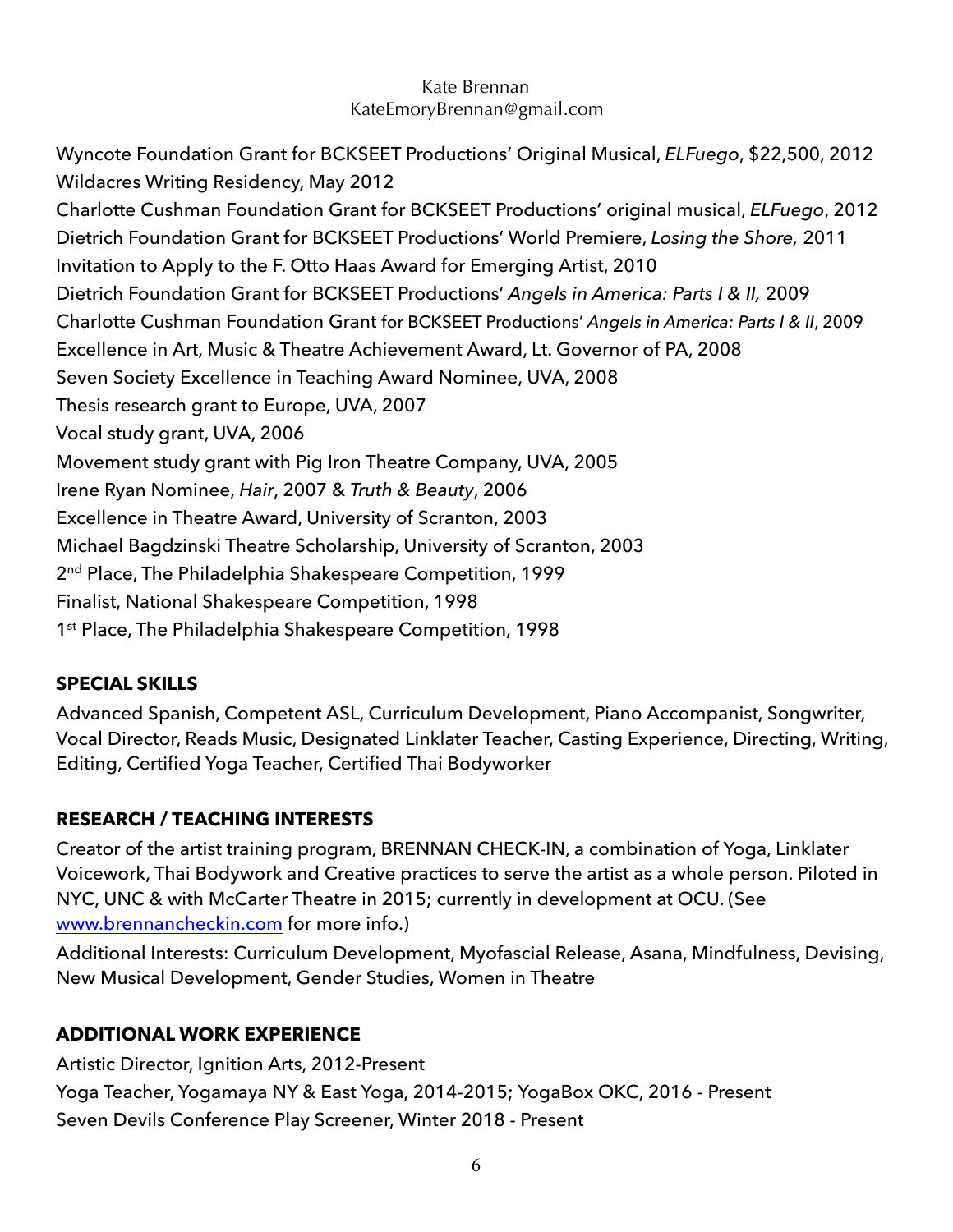Poetry Out Loud State Competition Judge, Oklahoma Shakespeare in the Park, 2016 & 2017 Bridge Initiative Play Screener, 2016 Co-Artistic Director, BCKSEET Productions, 2009 – 2012 Voter, The Barrymore Awards for Excellence, 2010-2012 Reader, Play Penn New Play Development Conference, 2008 - 2012 Reader, Philadelphia Theatre Workshop Play Shop Festival, 2009 - 2012 Director, *The Eight: Reindeer Monologues*, Society Hill Playhouse, December 2009 Casting Director, Society Hill Playhouse, *The Kids Left, The Dog Died, Now What?*, Fall 2009 Coordinator, Society Hill Playhouse New Works Festival, January 2009 Casting Director, Education Director & Literary Manager, BCKSEET Productions, 2006 – 2012 Playwright's Assistant, Pig Iron Theatre Company, *Chekhov Lizardbrain*, December 2007 Graduate Coordinator, UVA Pig Iron Theatre Company Residency, January 2007 Stand-in, The Prince, *Hell Meets Henry Halfway*, Pig Iron Theatre Company, August 2006 Vocal Director, *Call of the Wild: A New Musical,* University of Virginia, Fall 2005